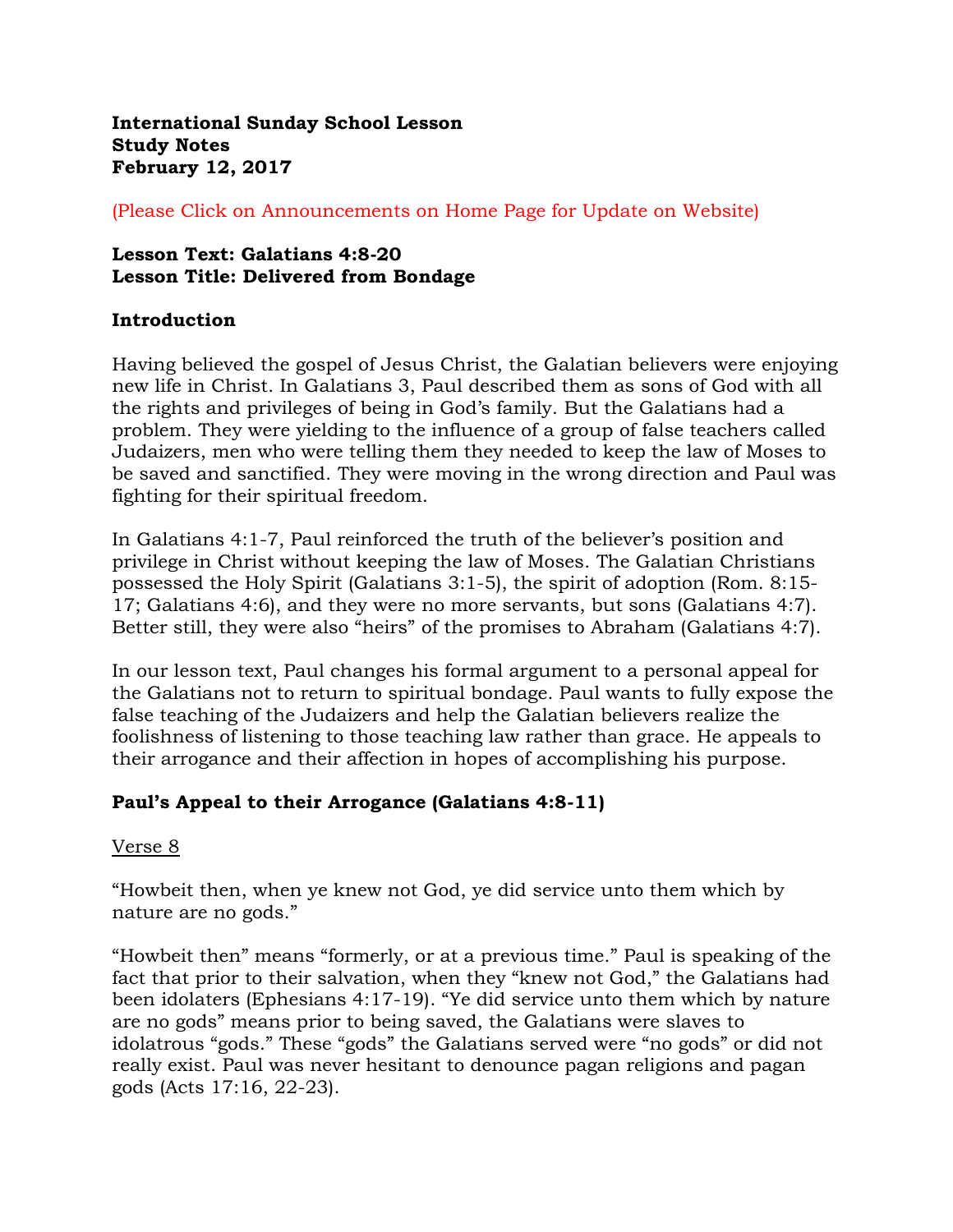### Verse 9

"But now, after that ye have known God, or rather are known of God, how turn ye again to the weak and beggarly elements, whereunto ye desire again to be in bondage?"

Paul's question is, "Now that you know the true God, or now that God knows you through saving faith, how could you follow any teaching that leads you back into spiritual bondage?" The Galatians were not actually returning to paganism. They were putting themselves under the law of Moses and while paganism and the law of Moses are certainly different, they are both systems of works and opposed to grace.

Notice how careful Paul is in his theology when he says, "after that ye have known God, or rather are known of God." He refers to salvation as the time the Galatians first came to know Christ: "after that ye have known God." But then he qualifies this statement by the words, "or rather are known of God." Paul taught salvation was all of God through Christ. Salvation is by grace through faith (Ephesians 2:8). The cause of salvation is grace; the means of salvation is faith.

"Turn" means "to revert or convert back." The "weak and beggarly elements" refers to the things which offered no spiritual strength and were worthless. The laws and ceremonies of the Mosaic law were too weak to release sins bondage and not valuable enough to purchase pardon and eternal life. Why would the Galatians "desire" or prefer to live in bondage to the law when they could live in the liberty of grace?

### Verse 10

"Ye observe days, and months, and times, and years."

"Days, months, times, and years" were all part of the ceremonial laws of the Mosaic covenant (Leviticus 23:5, 16, 28; 25:4). No doubt Paul had taught the Galatians, as he did the Colossians, concerning observing days and times of the year (Colossians 2:16-17). The problem was not the Galatians observing the Sabbath or Jewish feast days, it was the fact they thought it gained them some spiritual favor with the Lord. Today Christians celebrate Christmas and Easter, but celebrating those days does not gain merit with the Lord.

Christians are free from the bondage of "days, months, times, and years." We are not under the Sabbath law. If we were, we would keep Saturday which is the Sabbath, not Sunday. The New Testament does not teach the Sabbath has been switched to Sunday. Christians observe Sunday, the Lord's Day, in memory of the resurrection. We do not meet to gain merit or favor with God.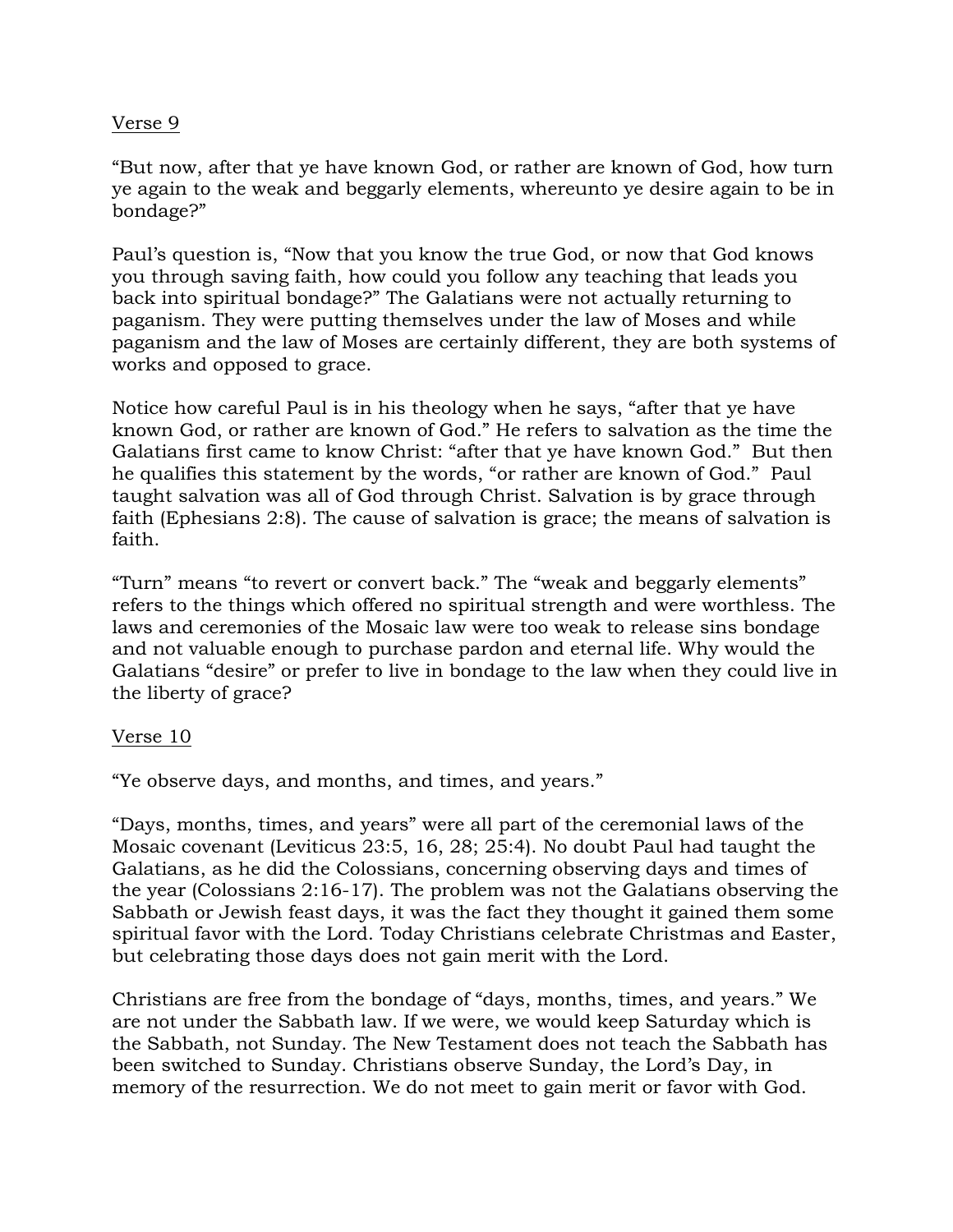We meet because Christ commands us to meet regularly as His church (John 20:19; Acts 20:7; 1 Corinthians 16:2; Hebrews 10:25).

### Verse 11

"I am afraid of you, lest I have bestowed upon you labour in vain."

Despite Paul's teaching of grace and Christian liberty, the Galatians were listening to the Judaizers and moving away from freedom in Christ to bondage to the law. They were becoming slaves to things that did not matter. So, Paul says, "I am afraid of you, lest I have bestowed upon you labour in vain." He feared his "labour" of preaching the gospel to them would be "in vain" if thy continued to regress.

# **Paul's Appeal to their Affection (Galatians 4:12-20)**

### Verse 12

"Brethren, I beseech you, be as I am; for I am as ye are: ye have not injured me at all."

While Paul's tone in verses 8-11 may have been somewhat abrasive, it changes in verses 12-20. He appeals to some of the special memories of the past in an endeavor to help them focus on the love which brought them together at the first. "Brethren" is the Greek word *adelphos,* meaning "born of the same womb." Paul wanted the Galatians to think of him as one of themselves.

Based on their brotherly relationship in Christ, Paul urged the Galatian believers to "be as I am; for I am as ye are." "Be" means "to become." Paul is telling them there was a time in his life when, as a devout Jew, he observed all the ceremonies and rituals of the Mosaic law to which the Galatians were now reverting. Since salvation, Paul has a different understanding of the law and he wants the Galatians to share in his understanding. Legalism was no part of Paul's faith and should not be a part of anyone's faith.

"Ye have not injured me at all" means the Galatians had done Paul no personal wrong, but they did go against his apostolic authority by allowing the false teachers to lead them toward a works based salvation.

### Verse 13-14

"Ye know how through infirmity of the flesh I preached the gospel unto you at the first. And my temptation which was in my flesh ye despised not, nor rejected; but received me as an angel of God, even as Christ Jesus."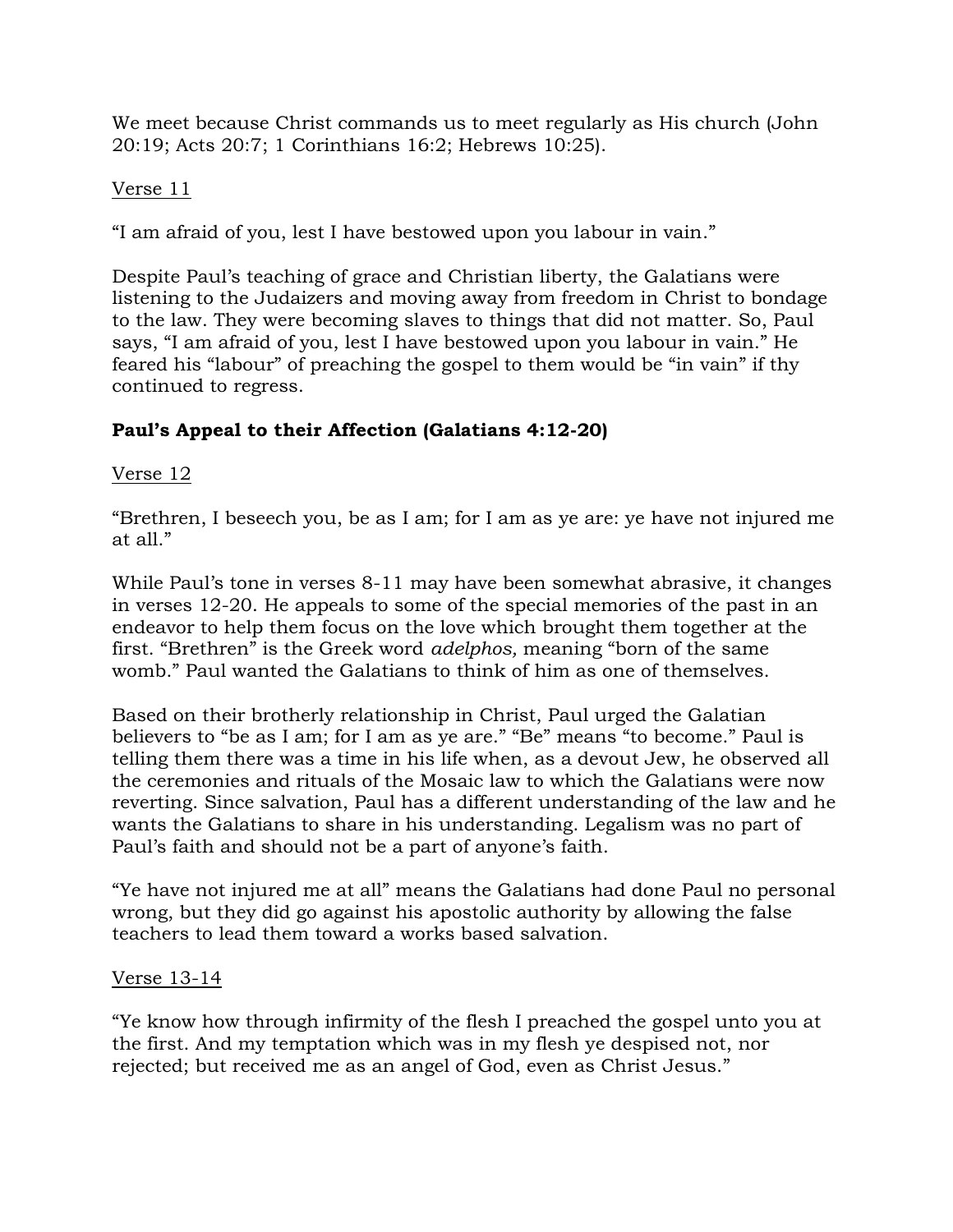When Paul first came to Galatia to preach the gospel, he suffered with a serious physical "infirmity." We do not know exactly what his infirmity was, but the widely-accepted view is Paul suffered from some type of eye disease. If this is true, Paul's eyes may have been red, swollen and unpleasant to 1ook at. However, Paul's repulsive appearance did not cause the Galatians to reject or despise him. They received him as a messenger of God, and a representative of Jesus Christ despite the fact his "flesh" or appearance was a visible "temptation" for them to "reject" him. Instead of rejecting him because of his repulsive appearance, the Galatians "received" Paul "as an angel of God, even as Christ Jesus."

Whatever Paul's physical "infirmity" may have been and however repulsive it may have been, the Galatians accepted Paul as God's man with the truth. He asks they do the same now as he writes exhorting them to avoid returning to spiritual bondage.

### Verse 15

"Where is then the blessedness ye spake of? for I bear you record, that, if it had been possible, ye would have plucked out your own eyes, and have given them to me."

When Paul asks, "Where is then the blessedness ye spake of," he was saying there was a time when the Galatians would have done anything for him. They loved him and respected him so much they "would have plucked out" their "own eyes, and have given them" to him. Some commentators believe Paul's reference to the Galatians given him their "own eyes" is further proof his infirmity was bad eyes. While that may be the case, the main thought here is the Galatians at one time would have made any sacrifice for Paul. Now, things have changed. That is what legalism does. It changes the way God's people treat one another and respond to truth.

### Verse 16

"Am I therefore become your enemy, because I tell you the truth?"

How could the Galatians love Paul so much they would have sacrificed anything for him and then view him as their "enemy?" Was it because he was telling them "the truth?" Paul, being faithful to teach the word of God, lovingly rebuked the Galatians when they started to drift into legalism and salvation by works. They were deserting the gospel of grace and falling back into bondage. When Paul faced them with the truth, they turned on him and he became their "enemy" instead of their beloved friend. These Galatians were spiritually shallow and did not want the Apostle's authority or teaching because they were convicted in their own consciences. They were uncomfortable with truth. Grace became unpopular to the legalistic Galatians.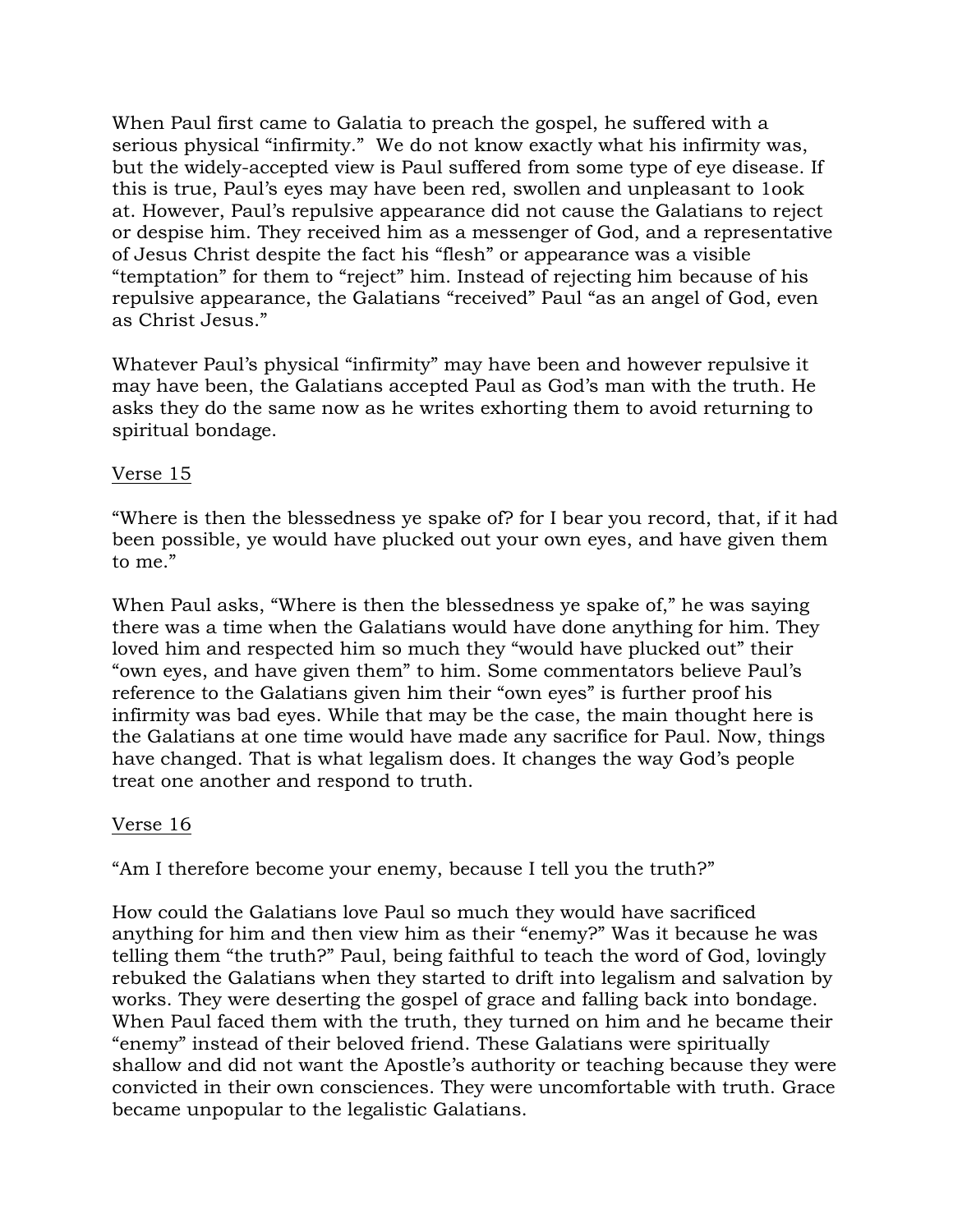*Note: People who reject "the truth" often view those preaching truth as their enemy (Isaiah 30:9-11). King Ahab viewed the prophet Elijah as his enemy when in actuality Elijah was the only friend he had (1 Kings 21:20).* 

### Verse 17

"They zealously affect you, but not well; yea, they would exclude you, that ye might affect them."

"They" and "them" is a reference to the false teachers. Paul points out the false teachers would go to any lengths and say anything to win the Galatians over to their way of thinking. The Judaizers, or legalists, were jealous of the Christian liberty Paul had preached to the Galatians. They "zealously" or warmly showed interest in the Galatians, "but not well" or literally, in a way which proved to not be good. Their motives were selfish and they only had their interest in mind.

The false teachers "excluded" the Galatians from fellowship because they were not as spiritual as those who mixed law and grace. Be careful with any teacher, preacher, or group of people who requires fellowship on the grounds of seeing things their way. It was dishonorable and sinful on the part of the Judaizers to lure the Galatians away from the gospel of grace.

*Note: Legalists create their own little group. They build their own little kingdom. They work hard at building a ministry for themselves, but not for Christ.* 

### Verse 18

"But it is good to be zealously affected always in a good thing, and not only when I am present with you."

It is "good to be zealously affected" by ministries and messengers who are "in a good thing" or preaching truth. Paul wants them to pursue truth and be a part of everything preaching and proclaiming truth, even when he is not with them. Paul is not upset the Galatians are listening to other ministers. He is troubled they are listening to false teaching.

### Verse 19-20

"My little children, of whom I travail in birth again until Christ be formed in you, I desire to be present with you now, and to change my voice; for I stand in doubt of you."

"My little children" are words used by Paul to make his appeal to them more tender and compassionate. It is the only place in which Paul uses these words.